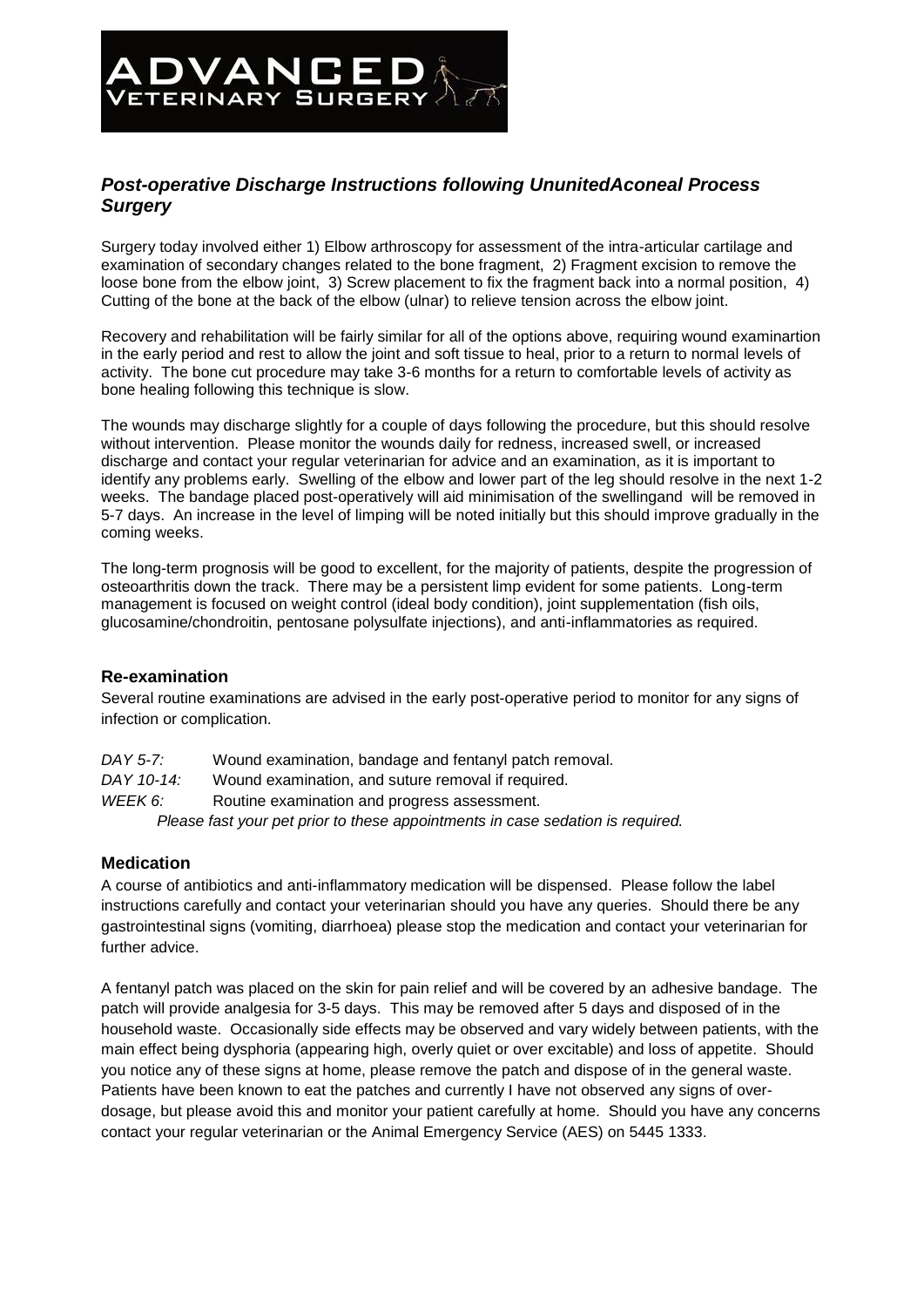

# **Rehabilitation**

*These are only meant to be guidelines and each patient's recovery is different.* As the owner you are the brains of the recovery and rehabilitation, as our patients will want to run before they can crawl, and risk injury to the healing bone and soft tissues causing set-backs to the recovery.

## *WEEK 1*

*Toe touching to the ground, but should be improving small amounts daily.*

Strict Rest and Confinement or Strict Supervision

Short walks on a lead out to the backyard for toileting purposes only 2-6 times daily.

On-lead at all times / No Stairs No jumping No swimming No baths

Ice Packs (24-48 hours) may be applied to the elbow, 2-4 times daily for 20 minutes to minimise early post-operative swelling and help with pain relief. Do not apply the ice directly to the skin but use a cloth between.

Heat packs (after 48 hours) may be applied to the elbow 2-4 times daily for 20 minutes to aid resolution of the swelling and promote circulation and healing. Ensure the heat pack is not too hot as to burn the skin but should be comfortably warm.

#### *WEEK 2*

*Improving weight bearing on the leg, with a moderate to mild limp.*

Strict Rest and Confinement or Strict Supervision.

Short walks on a lead out to the backyard for toileting purposes only 2-6 times daily.

On-lead at all times / No Stairs No jumping No swimming No baths

Heat packs continued and applied to the elbow 2-4 times daily for 20 minutes to aid resolution of the swelling and promote circulation and healing. Ensure the heat pack is not too hot as to burn the skin but should be comfortably warm.

## *WEEK 3+4*

*Progressively improving weight bearing on the leg.*

Strict Rest and Confinement or Strict Supervision.

Gradually increase the length of lead controlled walks, 5-10 minutes, up to 2-6 times daily. Slow walks to encourage the use of the leg and placing correctly on the ground. If your pet limps more towards the end of the walk reduce the length of walk to a point which is well tolerated.

On-lead walks in chest deep water will encourage muscle building and knee stability. Avoid soft sand and beaches though.

On-lead at all times / No Stairs No jumping / Allowed Baths / Hydrotherapy may commence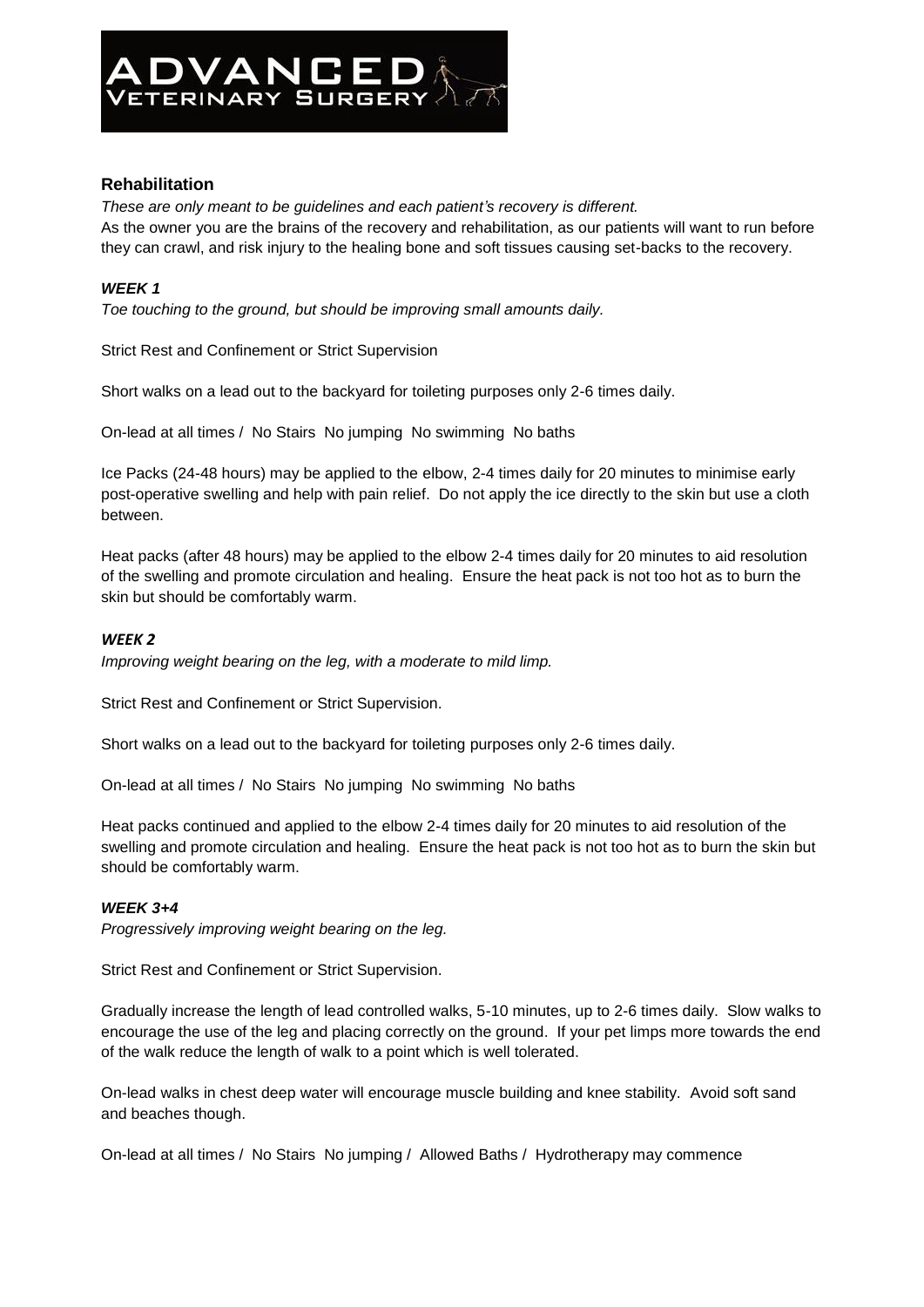Range of motion exercises may be performed 2-4 times daily. With the patient lying with the operated leg upper-most, and supporting the leg, gently flex and extend the elbow slowly until you feel slight resistance or the patient shows signs of discomfort, for 10 repetitions.

*\*\*Patients may start to feel comfortable and want to over exercise before the bone and soft tissues are healed. It is essential the controlled program is followed to avoid complications and set-backs in recovery.*

#### *WEEK 5+6*

*Progressively improving weight bearing on the leg with occasional limp.*

Confinement or Strict Supervision.

ADVANCED

Gradually increase the length of lead controlled walks, 10-20 minutes, up to 2-6 times daily. If your pet limps more towards the end of the walk reduce the length of walk to a point which is well tolerated for a few days then increase again gradually.

On-lead walks in chest deep water will encourage muscle building and knee stability. Avoid soft sand and beaches though.

On-lead at all times / No Stairs No jumping / Allowed Baths / Hydrotherapy and Swimming

Range of motion exercises may be performed 2-4 times daily. With the patient lying with the operated leg upper-most, and supporting the leg, gently flex and extend the knee slowly until you feel slight resistance or the patient shows signs of discomfort, for 10 repetitions.

#### *WEEK 6-8*

*Good weight bearing on the leg, with occasional limp.*

Confinement or Strict Supervision.

Lead controlled walks, 15-30 minutes, up to 2-4 times daily. Remember if your pet limps more towards the end of the walk reduce the length of walk to a point which is well tolerated for a few days then increasing again slowly.

On-lead with occasional periods of supervised off-lead/ No Stairs No jumping / Allowed Baths / Hydrotherapy and Swimming

Range of motion exercises continued.

## *WEEK 8-12*

*Good weight bearing on the leg and improving stamina on walks.*

Supervision.

Lead controlled walks, 20-40 minutes, up to 2-4 times daily. Include going up a gentle inclines which will increase weight on the hind legs, if tolerated.

On-lead with periods of supervised off-lead/ No Stairs No jumping / Allowed Baths / Hydrotherapy and Swimming